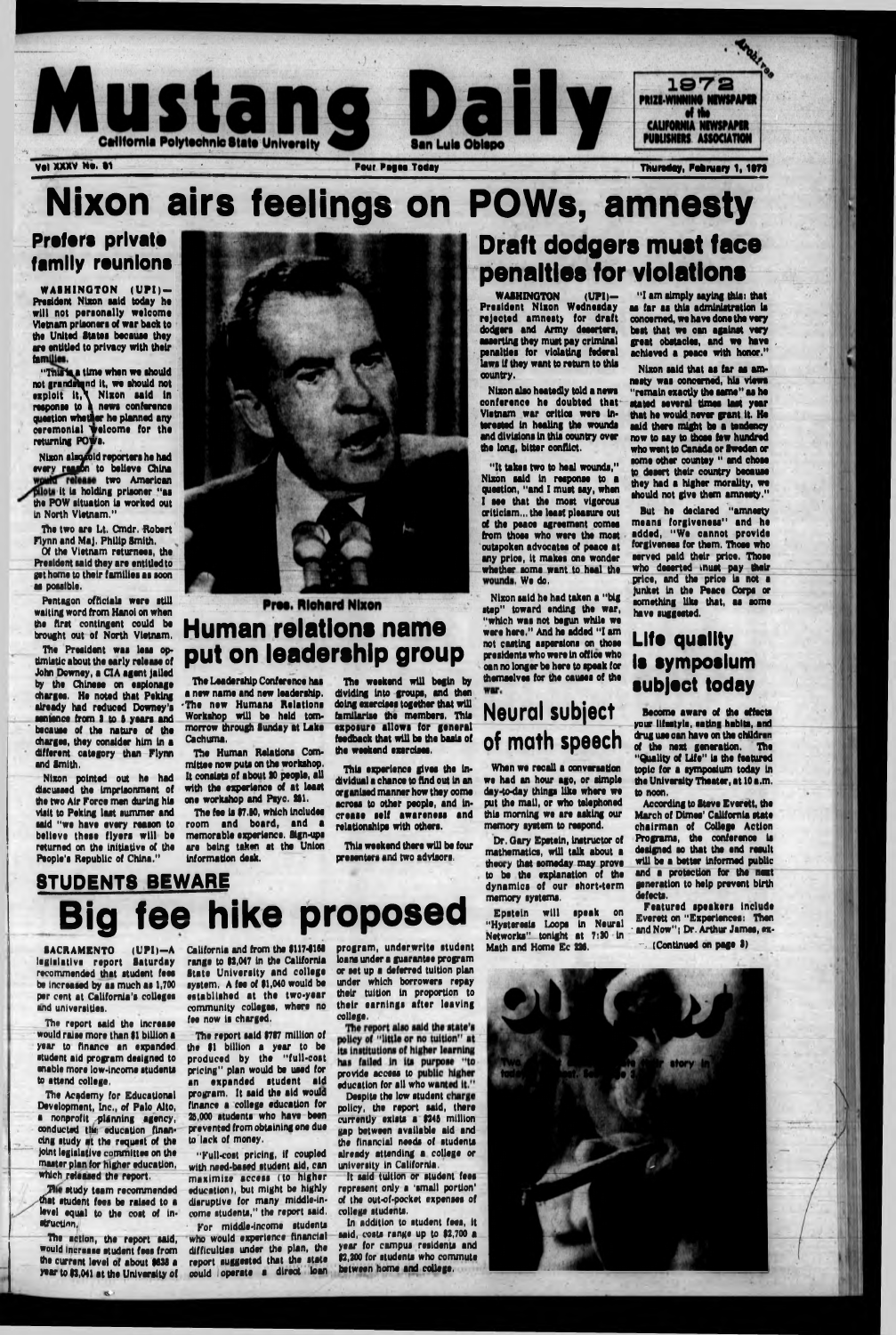Page 8 Thursday, February 1, 1978

#### **Condemnation**

#### receives reply

#### for a dime

Editor: I wish to reply to Paul Duer who condemns persons who have stated that the presence of the United States in Vietnam has

been a cause for continuing hostility. Please let me point out that there is no recognized authority I lenow of on the political scene who denies that in 1964, the Vietnam war was over. The fact that the United States refused to sign the Geneva accords illustrates that it did not think the accords were proper or that the war was indeed over.

Now as to Duer's comment that America played no part in the

**RAY LYNCH'S EXXON SERVICE** 

**Phone 543-9908** 

656 Santa Rosa at Walnut

SAN LUIS OBISPO, CALIFORNIA

FREE

"restart-up" of the war. I would like to know who forced the U.S. -lead Saison Military Mission tunder Colonel Lansdale to wage covert paramilitary actions in North Vietnam in 1954-55. Who forced the U.S. to give "under the table approval" to the overthrow of Ngo Dinh Diem in November **TIMES\*** 

Who forced the U.S. to carpetbomb civilians after failing to achieve success on both military and diplomatic fronts? Lastly, who in 1973, forces the U.S. to recognize the southern part of Vietnam as a seperate and distinct sovereign nation when (Continued on page 3)

XON

### **WIN ASI PRESIDENT Parking fee proposal** out of sight-not mind

The battle is won, the enemy has retreated, but the war isn't over.

The Board of Trustees of the California Universities and Colleges has postponed the parking fee increase proposal until the next meeting of the Trustees in March of this year.

The Trustees have proposed an increase in the parking fee from \$9 per quarter to \$10 per quarter. This means the price of joining the 5,199 others at Cal Poly in the struggle to locate one of the 3,366 parking spaces will cost 1 more dollar per quarter.

Additionally, the majority of the fee increase money will be used to construct costly multi-story parking facilities for those urbanly located campuses. It's about time for the Board of Trustees to attend to the entire problem of transportation and not solely to the inflationary problem of building parking spaces for automobiles. We can continue building parking lots till Doomsday and still not solve the problem of moving people from one place to another.

If we are ever to live in a healthy environment we must devise a means to reduce the use of our worst polluting device-the automobile. Thus a feasible mass transportation system could be more beneficial and efficient than new parking lots.

One would think the Trustees

**Mustang Dally** 

Afficered with Budder's Digest Ford<br>and fast Frenchee Exemines<br>Each Eatilgame Intercetionerie

Managing Editor<br>News Editor<br>Layout Editors

Sports Editor

Photo Editor **Business Menseer** 

**Advertising Manager** 

**Hand Production Manager** 

**BISCLAIMER: Advertising inclered is product form** 

**Robin Baggetting** could have gotten the hint from California State Legislature made significant amendments to Senate Bill 148 (provides for the transfer to the California State Universities and Colleges Parking Fund 50 per cent of the total fines collected from the courts) during its final week in the Legislature.

These amendments included restrictions placed upon the expenditure of the funds once they were obtained from the city or county courts. The legislation insures that the new revenues may not be utilized to purchase land or to construct any parking facilities, but may be used for the maintenance of existing parking facilities or alternative metho of transportation of students and employees of the State Univer. sities and Colleges system.

The Los Angeles Civic Center has a transportation system of minibuses in operation and seems to be working fantastically. In the Los Angeles Times. Letters to the Editor. Susan Doctron of Encino commented about the system: "Constant running buses coupled with minibuses-a good beginning to a sane system of transoortation."

What we need is a beginning and it will take some "sans" people to initiate any actions. It will will probably take studentswho supposedly know nothing.

> DeWITT Russell Carol Ghadwick **Btove Gale** Reger Vincent

Mark Coold **Henry Grass** 

**Jim Larson** 

**Blove Looke** 

**Zonalda Martin** 



**EITER AIMED Advertising interests in the set of the presence of**<br> **Driver School and the set of the first of the first of the Collemna Platestine Set of the University, but Lie<br>
Collemna Platestine State University, but** 



#### RELAXING **EXPERIENCE**

Unless you've already stopped into our friendly little establishment next door to the Cigar Factory's center of gourmet delights, you are in for a pleasant surprisel

Here, the accent is on relaxation while you experience a totally different concept in jawelry shop. ping. For example: the chairs designed for your pleasure are inviting and available. They say come on, sit down and take a break | You don't have to buy anything here. But you just might find a solution to your guit ar angagement



Listen to the sounds: KCPR music. Laughter. Happy people trying to be of assistance to you. Wowl Come on! \$top by and treat yourself to a whole new shopping experience. At Brasil's, we care about you!

**RUDY SILVA Gemologist** 

**DOWNTOWN** (Next to Cigar Factory) P.O. BOX 366 San Luis Obispi Geltte 8349 Accommunication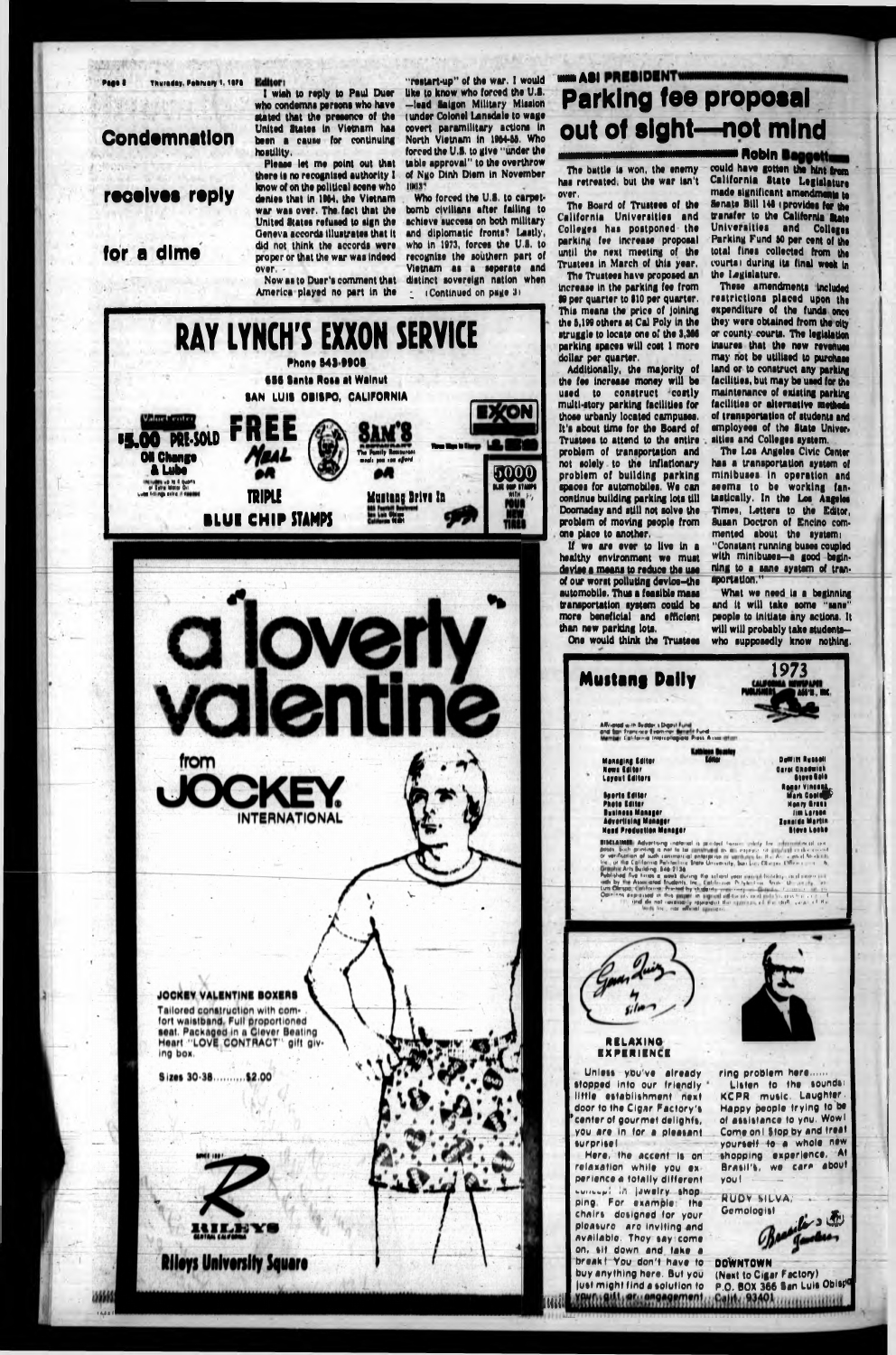### Thweday, Pobrsary 1, 1871 Page 1 **Reporters to be denied POW interviews**

**CLARK AIR BASE, Philip**pines (UPI) — An Air Force **spokesman said W ednesday** newsmen will be barred from **interviewing returning prisoners of war because hostile or bitter ststem ents by the freed Amertoans could endanger POWs** left behind in North Vietnam.

**Although the POW evacuation task force gathered here was on full alert Wednesday, ready to leave on an hour's nptlco, there** still was no indication when the **first prisoners would be released.**

**"W e're thinking of a basic polnt-not jeopardising the position of returnees who have not come back with the first** group" the spokesman said, **« plaining why the corps of IN newsmen and cam eram en gathered here would be prohibited from talking to POWs and the doctors, nurses and others who work with them.**

Who? No one, that's who! With **an opinion and dime anyone can buy a cup of coffee. When you use labels and not facts, your point of**

**"Obviously you can understand** that any offhand remark someone might make that sub-**M quently appeared publicly could jeopardise the others still in North Vietnam . It would be very tragic,"**

Under terms of the Vietnam

**(Continued from page 1)**

campus medical officer, on "The Worst Birth Defect"; and Larry **Bridges, of the campus Physical Education Department, on "You** Are What You Eat."

In addition there will be Pete **Ps ter son, the poster child for the Ban Luis Obispo Chapter of the March of Dimee, film strips, slides, and educational literature** handouta.

peace accord, a four-power Joint States --must negotiate details of commission have been marked<br>Military Commission in Salgon- the release. So far, the Viet Cong by animosity and biokering. **South Vietnam and the United between junior members of the held in a more workable at\***

**Military Commission in Saigon-** the release. So far, the Viet Cong by animosity and bickering.<br>composed of representatives representative has not arrived in A source in Saigon reported composed of representatives representative has not arrived in from the Viet Cong, North and **Saigon** and preliminary meetings from the Viet Cong, North and **Saigon and preliminary meetings that Wednesday's meeting was** 

### **Meeting deale with lifestyle.^ • •**

**The symposium is sponsored by the March of Dimes in cooperation with the Student-Community lervioee, Ecology Action, and the Campus Health Center.**

#### **For a dime...**

**(Continued from page I) the world body of nation»-tho U.N.—doesn't?**

**view becomes that much weaksr. In dosing, may I point out that It has boon heavily documented** that Nixon didn't get out-he moved to Thailand! **Tom Friend**

*v* aver \$800 spanially chosen pants for you to aclost from

We don't mean to drop names, but... **KVEC RADIO 970** we're mighty proud of the great music we play! *KVEC ...92 on AM* first in San Luis Obispo since 1937 **CARLY SIMON BRIAD JOHNNY RIVIRB NHL DIAMOND BILLY PAUL S DOG NIGHT LOGGING A MIBBINA DON MoLIAN ILTON JOHN AMBRICA GILBBRT 0 'BULLIVAN HARRY NILSBON** BTTIM IDLER **W f JOHN DBNVIR LlGl GORDON LlGHTPOOTJONI MITCH ILL**

**moaphere, however, giving rise to hope that the first group of POW's would bs released soon, although no one here oould say when that might be.**



**Thut's Right! At The Pant Works, its n anotl choice of Male, Liberty, Campus and ('heap .Jeans. They're all at their regular price and P.W. will give you another pair for four bits more!**

**The Pant Worki has it all for 50\*. Patch pockets and slit pockets. Corauroy, brushed corduroy, denims, brushed denims. They button up, zip up, and wash up really fine. Now some people might think, "yeah sure, these pants are** seconds with recapped zip**pers, or they're specials flown in from Fire Island" But they're not! These pants are all regular, in stock goodies,**

**What could be better than a R alr of pants for only BO\*.(and ghtlng off 100's of people). Its gonna be great ana Its gonna be a lot ef fun! (especially with only 3 dressing rooms). Bo come on and get cozy at the Pant Works, one ana only BP Bale. Run down, fall down, skate down, or float down to the Pant Works, at 117 S. Broadw 8. Broadway in Santa Maria, or 778 Higuera, In the Network, in San Luis Obispo.**

**B a n k A m e ric a rd • M u te r** Charge **e O pen M onday th ro u g h S a tu rd a y 10 a m . to 6 SO p m .**

**O pen T h u ra d ay n ig h ts ill S 00 p m ,**